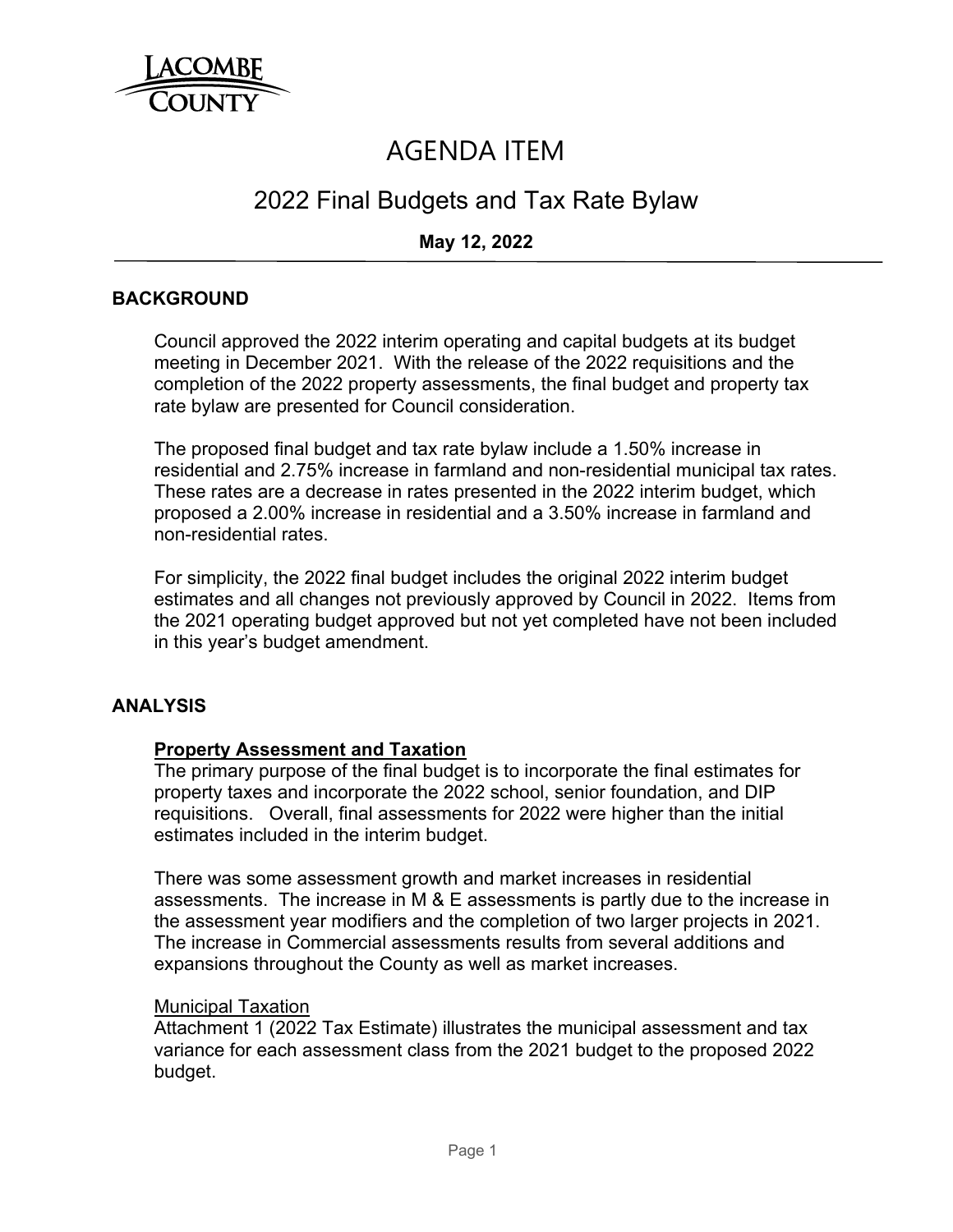

For comparison, below is a summary of the municipal tax levy and corresponding tax rates for the five years 2017 to 2022 including the recommended increase for 2022:

#### **Municipal Tax Levy and Tax Rates**

| Year | Tax Levv     |             |          |                                        |  |
|------|--------------|-------------|----------|----------------------------------------|--|
|      |              | Residential | Farmland | Non-Residential &<br>Machinery & Equip |  |
| 2017 | \$28,648,815 | 2.446       | 4.954    | 5.003                                  |  |
| 2018 | \$30,374,340 | 2.507       | 5.177    | 5.228                                  |  |
| 2019 | \$31,304,000 | 2.557       | 5.358    | 5.463                                  |  |
| 2020 | \$31,121,576 | 2.557       | 5.358    | 5.463                                  |  |
| 2021 | \$31,157,180 | 2.557       | 5.358    | 5.463                                  |  |
| 2022 | \$32,756,440 | 2.595       | 5.505    | 5.613                                  |  |

#### **Municipal Tax Levy and Tax Rate Changes**

| Year | Tax Levy Change | <b>Tax Rate Change</b> |          |                                        |
|------|-----------------|------------------------|----------|----------------------------------------|
|      |                 | Residential            | Farmland | Non-Residential &<br>Machinery & Equip |
| 2017 | 5.49%           | 0.99%                  | 1.00%    | 2.00%                                  |
| 2018 | 6.02%           | 2.50%                  | 4.50%    | 4.50%                                  |
| 2019 | 3.06%           | 2.00%                  | 3.50%    | 4.50%                                  |
| 2020 | $-0.58%$        | $0.00\%$               | $0.00\%$ | $0.00\%$                               |
| 2021 | 0.11%           | $0.00\%$               | $0.00\%$ | $0.00\%$                               |
| 2022 | 5.13%           | 1.50%                  | 2.75%    | 2.75%                                  |

#### 2022 Policing Levy

Effective April 1, 2020, the Province charges all municipalities for policing costs. This change directly impacts all rural municipalities and all other municipalities with a population of less than 5,000. In 2022, municipalities are responsible for 20% compared to 15% in 2021. This proportion increases annually, topping out at 30% after year 4. Council has directed Administration to fund the policing cost by a uniform tax rate applied against all taxable properties and showed separately from the annual municipal tax rate on tax notices:

|                      | 2021      | 2022      | Change    |
|----------------------|-----------|-----------|-----------|
| <b>Policing Levy</b> | \$578,092 | \$802,920 | \$224,828 |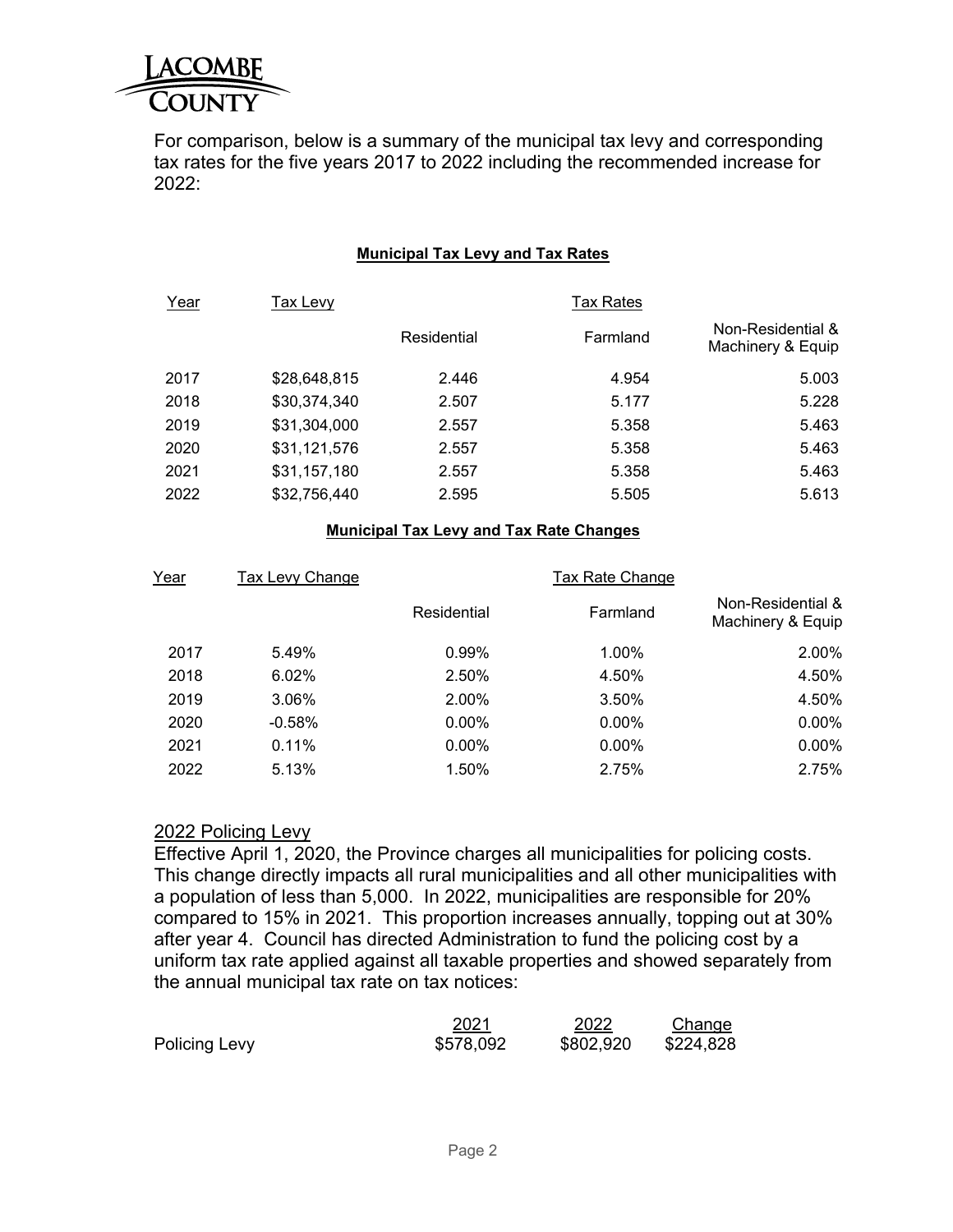

## 2022 Alberta School Fund Requisition

The official 2022 Alberta School Fund Requisition was released in early 2022 and identified a \$0.09/\$1,000 increase for residential and farmland and a \$0.14/\$1,000 increase for non-residential Provincial school tax rates. In 2022, the education requisitions will be paid to Alberta School Foundation, St. Thomas Aquinas Roman Catholic and Red Deer Catholic Regional, depending on the school declaration made by ratepayers. The local school tax rates are to remain the same for all school boards.

| 2021 & 2022 Education Levy Comparison (including over/under) |
|--------------------------------------------------------------|
|--------------------------------------------------------------|

| Property Type        | 2021            | 2022            | \$ Change    | % Change |
|----------------------|-----------------|-----------------|--------------|----------|
| Residential/Farmland | \$4,978,181.00  | \$5,021,284.00  | \$43,103.00  | 0.866%   |
| Non-Residential      | \$6,645,777.00  | \$6,905,684.00  | \$259,907.00 | 3.911%   |
| Total                | \$11,623,958.00 | \$11,926,968.00 | \$303,010.00 | 2.607%   |

As a result of additional assessment growth in 2022, the changes in the local 2022 education live mill rates from 2021 are as follows:

| Residential/Farmland | 1.66% decrease |
|----------------------|----------------|
| Non-Residential      | 1.18% increase |

#### 2022 Designated Industrial Property Requisition

This requisition represents costs related to preparing assessments for designated industrial properties, also known as DIP. This is a provincially mandated requirement and applies to specifically designated properties as determined by provincial regulations and includes linear assessments. The Province determines the requisition levy amount and rate.

|                              | 2021      | 2022      | <b>Change</b> |
|------------------------------|-----------|-----------|---------------|
| <b>Designated Properties</b> | \$326,170 | \$332,794 | \$6,624       |

The increase reflects the 2022 cost estimate for assessment services related to DIP properties throughout the Province. It is not necessarily reflective of the cost of delivering these services in the County.

#### 2022 Lacombe Foundation Requisition

There was a decrease in the requisition for Lacombe Foundation. The decrease includes an over levy from 2021.

|                       | 2021      | 2022      | Change   |
|-----------------------|-----------|-----------|----------|
| <b>All Properties</b> | \$408,583 | \$406,229 | -\$2,354 |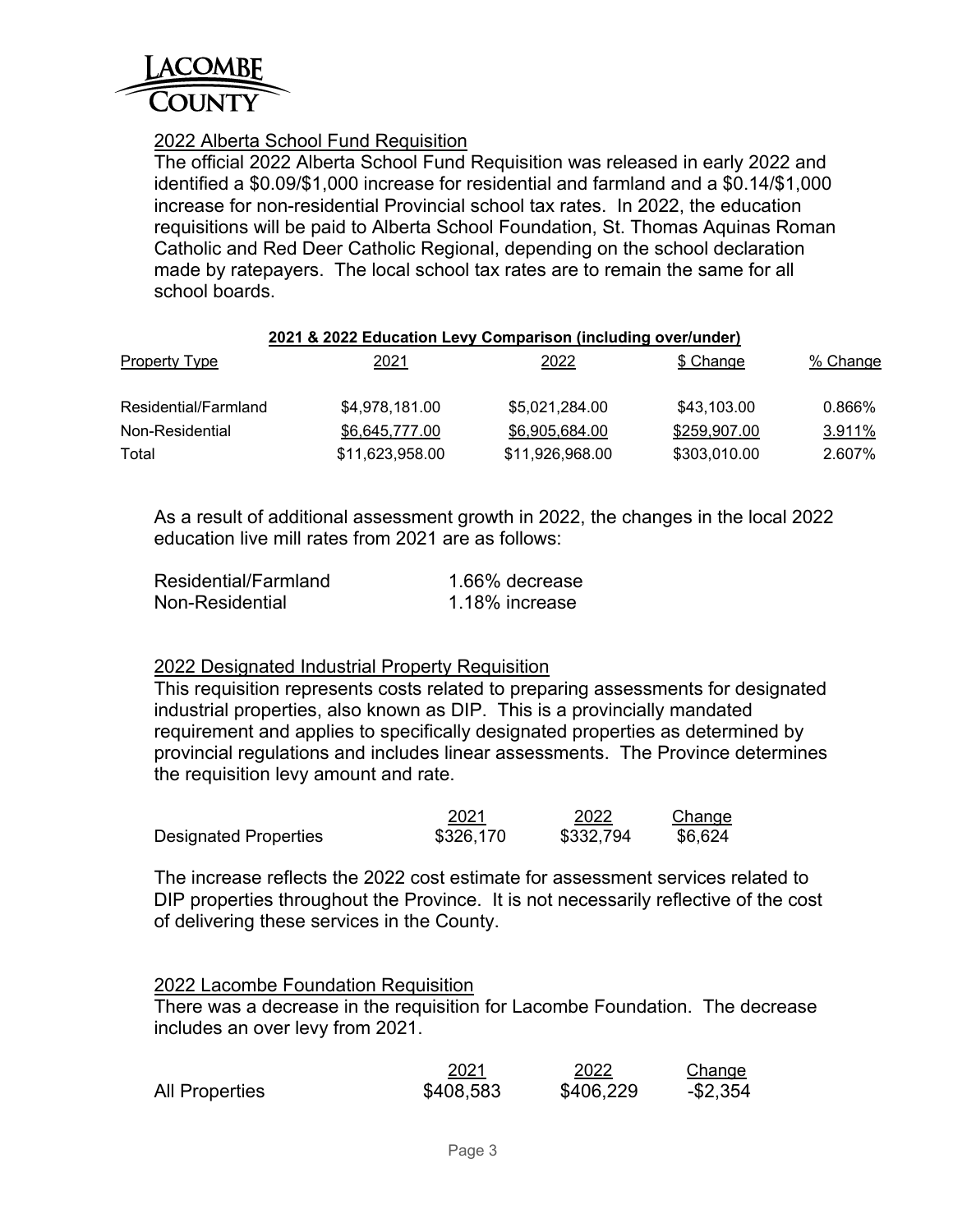

## Combined Tax Rate Summary

Below is a summary of the 2021 and 2022 proposed combined tax rates for Lacombe County, Lacombe Policing Levy, Alberta School Fund, and the Lacombe Foundation (for simplicity, the DIP requisition has not been included):

#### **Combined Tax Rate Summary**

|                       |          | <b>Tax Rates</b>   |                 |         |                |
|-----------------------|----------|--------------------|-----------------|---------|----------------|
| Organization          | Year     | <b>Residential</b> | <b>Farmland</b> | Non-res | <b>M&amp;E</b> |
| Lacombe County        | 2021     | 2.557              | 5.358           | 5.463   | 5.463          |
| (Recommended rate)    | 2022     | 2.595              | 5.505           | 5.613   | 5.613          |
|                       | % Change | 1.50%              | 2.75%           | 2.75%   | 2.75%          |
|                       |          |                    |                 |         |                |
| Policing Levy         | 2021     | 0.0867             | 0.0867          | 0.0867  | 0.0867         |
|                       | 2022     | 0.1175             | 0.1175          | 0.1175  | 0.1175         |
|                       | % Change | 35.52%             | 35.52%          | 35.52%  | 35.52%         |
| Alberta School Fund   |          |                    |                 |         |                |
|                       | 2021     | 2.583              | 2.583           | 3.737   | 0.000          |
|                       | 2022     | 2.540              | 2.540           | 3.781   | 0.000          |
|                       | % Change | (1.66%)            | (1.66%)         | 1.18%   | 0.00%          |
| Lacombe Foundation    | 2021     | 0.0613             | 0.0613          | 0.0613  | 0.0613         |
|                       | 2022     | 0.0595             | 0.0595          | 0.0595  | 0.0595         |
|                       | % Change | (2.94%)            | (2.94%)         | (2.94%) | (2.94%)        |
| <b>Combined Total</b> | 2021     | 5.2880             | 8.0890          | 9.3480  | 5.6110         |
|                       |          |                    |                 |         |                |
|                       | 2022     | 5.3120             | 8.2220          | 9.5710  | 5.7900         |
|                       | % Change | 0.45%              | 1.64%           | 2.39%   | 3.19%          |

#### **2022 Operating and Capital Budget Amendments**

Attachment 2 (Operating and Capital Budget) includes the 2022 operating and capital budget summaries and the proposed changes to the 2022 final operating and capital budgets relative to the interim budget.

The proposed amendments to the operating budget resulted in a net increase in revenue and expenditures of \$13,426,330. The bulk of this increase results from the inclusion of the 2022 requisitions. Other changes include no drawing of funds from the Tax Rate Stabilization Reserve.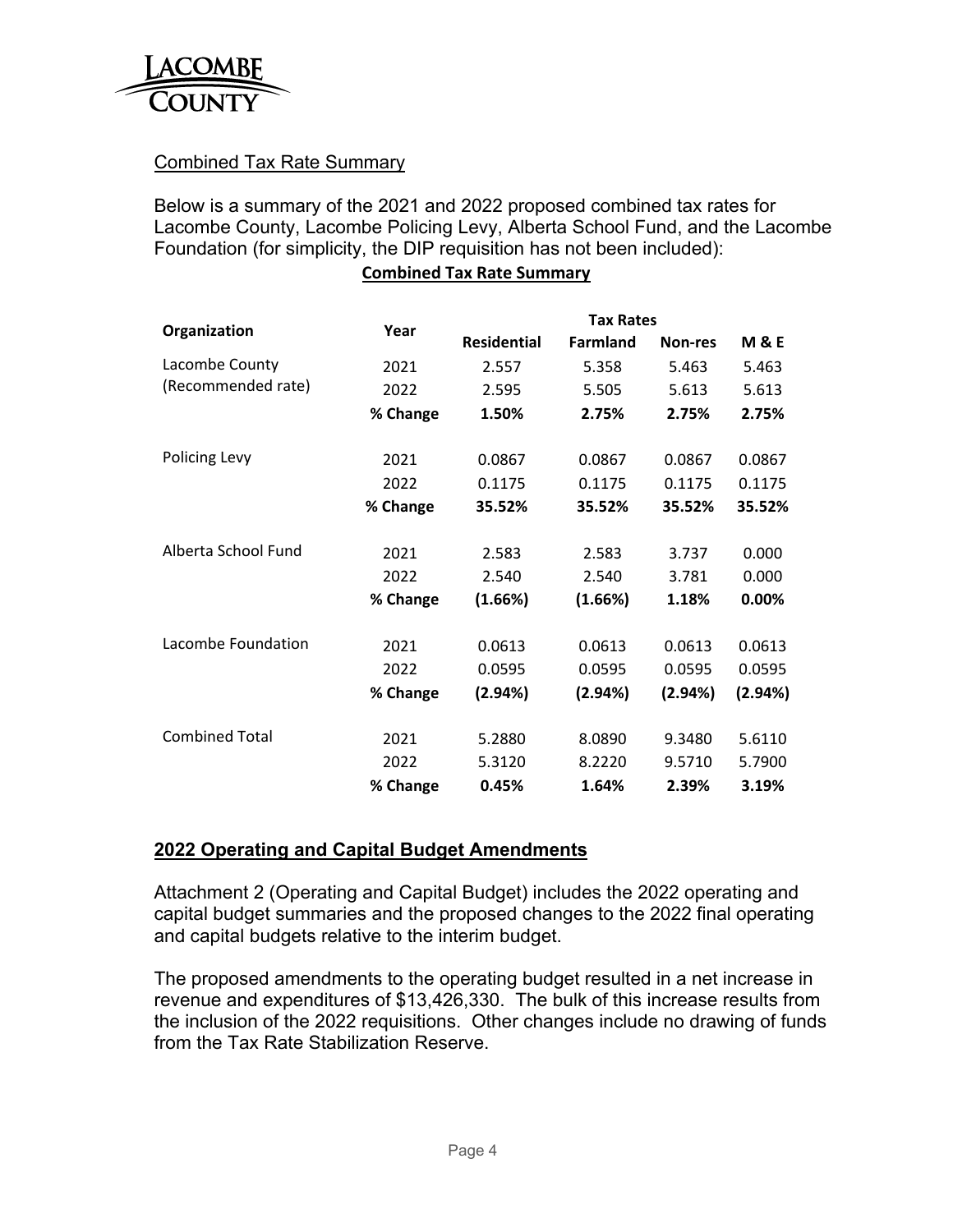

Highlights of the operating budget include:

## *Revenue:*

- Inclusion of requisitions (school, foundation, and DIP) \$12,677,290;
- Adjustment of municipal levy for provincial policing costs \$14,610
- Adjustment to municipal tax revenue to reflect changes in assessment \$699,710;
- Increase of contributions from reserves is associated with the following:
	- o Lacombe County Website upgrades \$50,000 and;
	- $\circ$  Additional costs for parking lot repairs  $-$  \$14,200
- Deferred services levies interest earned per repayment agreements \$41,870;
- Addition of a contribution from the Operational Reserve for repairs to the scraper awaiting a replacement unit - \$55,000;
- Inclusion of parking revenue for Sandy Point and Sunbreaker Cove recreation sites - \$80,000;
- Inclusion of the Summer Village of Sunbreaker Cove contributions for the Commissionaires at the Sunbreaker Cove recreation area, previously netted in expenses - \$7,140.
- Reduction of funding from tax stabilization  $-$  (\$218,890)

## *Expense:*

- Inclusion of 2022 school, foundation, and DIP requisitions \$12,677,290;
- $\bullet$  Increase in Provincial Police Funding \$14,610;
- Increases in Administration Services include:
	- o Website upgrades \$50,000
	- o HR Staff \$22,460
	- o Office parking lot repairs \$14,200
- Increase in fuel costs for Agriculture equipment \$15,830;
- Reduction of WCB costs as a result of lower premiums  $-$  (\$65,940);
- $\bullet$  Inclusion of Lightcatch Crime App for six months  $-$  \$7,500;
- A transfer to reserves representing the interest collected on deferred services levies - \$41,870;
- Increase in Operational Services include:
	- o Fuel cost increase \$390,700
	- o Additional training \$16,330
	- o Equipment repairs \$68,940
	- o Increase in contracts and maintenance supplies \$32,570
	- o Transfer to capital projects increase \$54,550
- Increase of costs associated with operating paid parking at recreation sites -\$59,540;
- Increase in recreation operating grants results from inflation  $-$  \$24,860.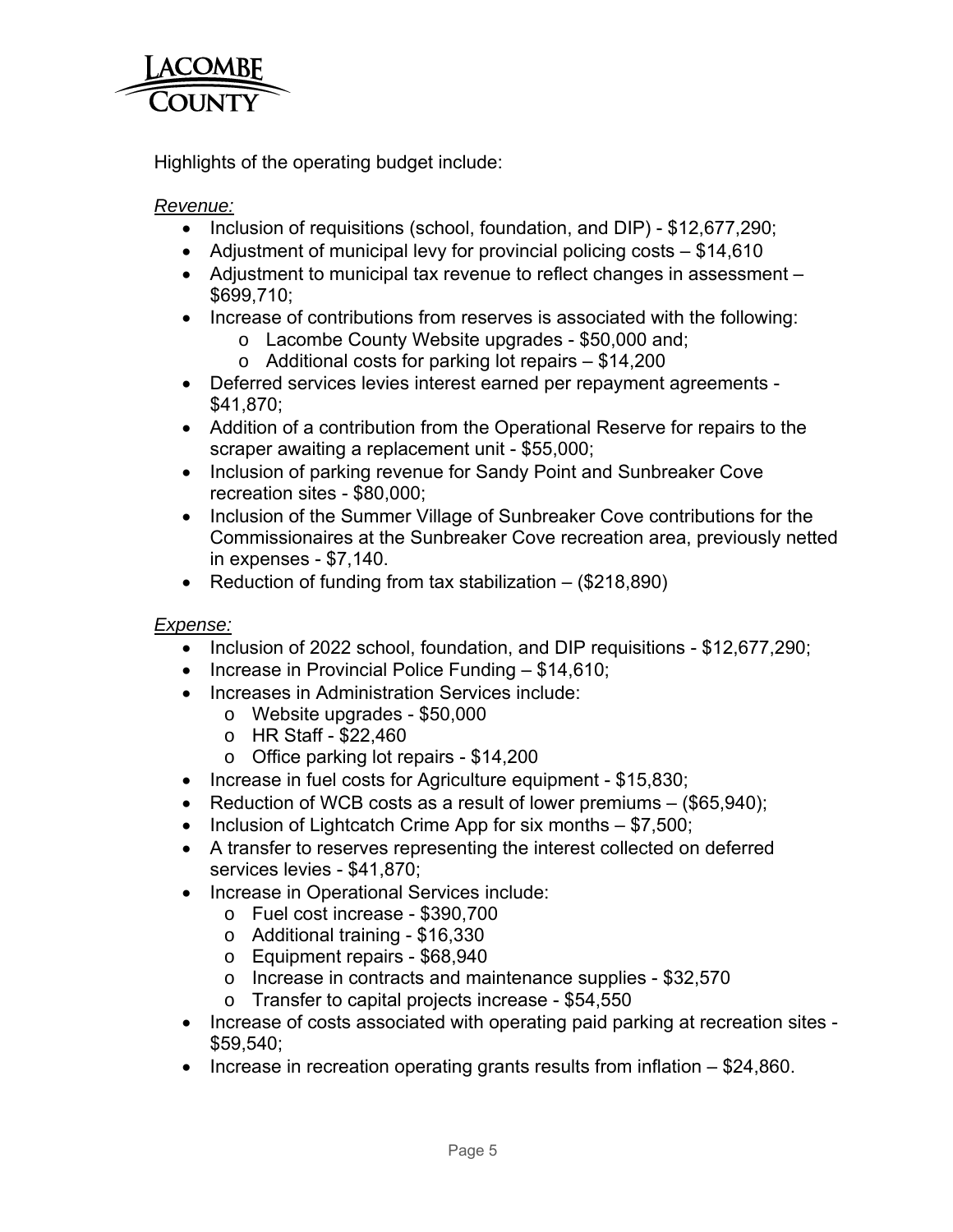

## *Capital Budget:*

The proposed amendments to the 2022 capital budget total \$89,550. Highlights of the capital budget include:

- Decrease in Wetland Compensation payments on various road construction projects – (\$29,450);
- Addition of power pole moves on road construction projects:
	- $\circ$  Township Road 41-3 \$60,000
	- o Range Road 2-3 \$24,000
- Addition of a generator for Lakeview Estates water system \$35,000

Also included in the supporting document is the following:

- Reserve Summary (Attachment 3)
- Municipal Tax Rates Comparison Counties (Attachment 4)
- 2022 Property Tax Bylaw (Attachment 5)
- 2023-2025 Operating Budget Forecast (Attachment 6).

The 2023-2025 Operating Budget Forecast is an update on the interim 3-year operating budget. It is for information only and forms the basis for planning for future budgets.

Please note that a tax change sheet that compares 2021 and 2022 assessment and tax information for various properties and individual Councillor's properties will be emailed to each Councillor separately.

## **ALTERNATIVES**

- 1. The proposed budget amendments include a 1.50% tax increase for residential and a 2.75% increase for farmland and non-residential properties. The changes in property assessments and revenues and expenses decrease the funding from the tax stabilization reserve of \$0.00, compared to the \$218,890 proposed in the interim budget. These changes produce a balanced budget. Tax Rate Bylaw 1375-22 is based on this scenario.
- 2. Administration prepared a scenario using the rates proposed in the interim budget. Applying a 2% increase to residential and a 3.50% increase to farmland and non-residential results in a surplus of \$229,620.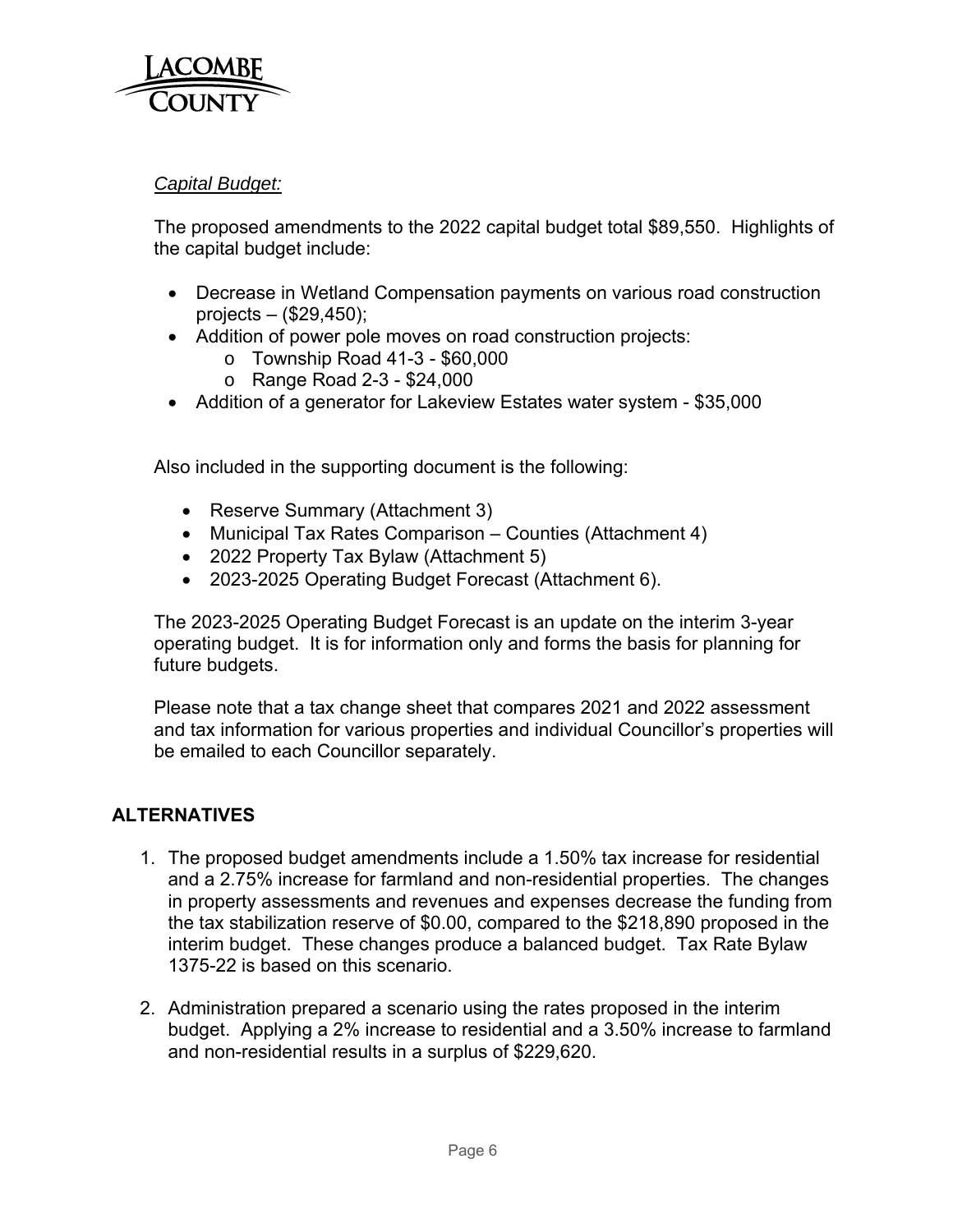

- 3. No increase in tax rates results in a funding shortfall and would require a draw from the Tax Rate Stabilization Reserve of \$817,160
- 4. Council can direct Administration to incorporate changes to the operating and/or capital budget as it sees fit.

## **BUDGET IMPLICATIONS**

Attachment 1 and 2 outline the impacts of approving the proposed amendments to the 2022 operating and capital budgets.

#### **LEGISLATIVE RESPONSIBILITIES**

Operating and Capital Budget Approval:

- Sections 242(1) and 243 of the Municipal Government Act (MGA) outline the requirements for the approval of an annual operating budget.
- Sections 245 and 246 of the Municipal Government Act (MGA) outline the requirements for the approval of an annual capital budget.
- While Council had previously approved the interim operating and capital budgets, these budgets have since been amended and, as such, require approval in their final form.

#### Tax Rate Bylaw Approval:

- Section 353(1) of the MGA requires Council to pass a property tax bylaw annually.
- Section 247 of the MGA requires Council to approve the operating and capital budget prior to the adoption of a tax rate bylaw.

#### **RECOMMENDATION**

That Council approve the following resolutions (based on Alternative 1):

1. That the Lacombe County 2022 operating budget which provides for 1) total revenue of \$70,693,740 comprised of \$64,123,840 in operating revenue, \$6,569,900 in reserve transfers, and 2) total operating expenses of \$70,693,740 comprised of \$40,273,270 in operating expenses, net inventory costs of \$520,600, capital transfers of \$11,454,580 and reserve contributions of \$18,445,290 be approved.